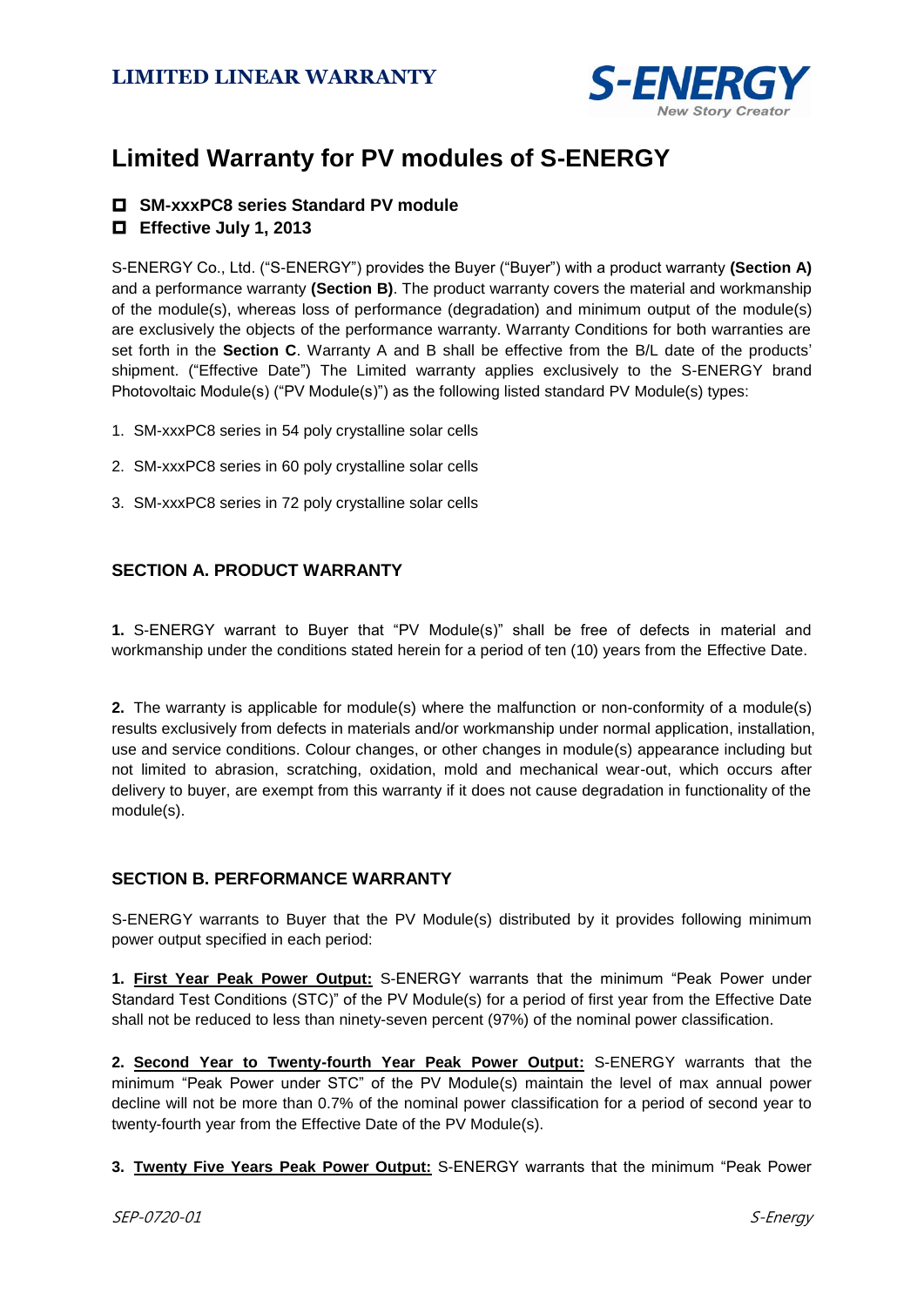

under STC" of the PV Module(s) maintain the level of max annual power of eighty point two percent (80.2%) of the nominal power classification for a period of twenty-five (25) years from the Effective date of the PV Module(s)

**4.** *Standard Test Conditions (STC)***:** Module performance shall be measured under STC. Peak Power under STC is the power in Watt peak that a PV module(s) generates in its Maximum Power Point. STC is as follows (a) light spectrum of AM 1.5, (b) an irradiation of 1.000 W per m2 and (c) a cell temperature of 25 degree centigrade at right angle irradiation. The measurements are carried out in accordance with IEC 60904 as tested at the connectors or junction box terminals–as applicable–per calibration and testing standards of S-ENERGY valid at the date of manufacture of the PV module(s). S-ENERGY's calibration standards shall be compliant with the standards applied by international institutions accredited for this purpose.

### **SECTION C. WARRANTY CONDITIONS**

#### 1. **General**

1.1. This warranty is granted only to the Buyer. For the purpose of this article, Buyers are all parties who have purchased PV module(s) directly from S-ENERGY or S-ENERGY's authorized sales agent.

1.2. In the event that these warranty conditions deviate from the specifications set forth in the data sheet, these warranty conditions shall prevail.

1.3. Claims arising from or in connection with this warranty must be filed in writing within the applicable warranty period. No extension of the warranty period, regardless of legal basis, will be permitted.

#### **2. Disclaimers / Liability limitations**

2.1. This warranty is valid only for normal and correct use and installation, and only under normal operating conditions. The warranty assumes that the performance of the module(s) has not been reduced by actions or events outside the sphere of influence of S-ENERGY, in particular but not limited to:

2.1.1. Modifications/damage as a consequence of force majeure (such as, but not limited to, storms, hail, fire, power outage, lightning, flooding, snow damage, avalanches, frost, earthquakes, tornadoes, volcanic eruptions, landslides, plagues of insects and other detrimental effects by animals, acts of war, etc.) or damage caused by third parties due to vandalism and theft;

2.1.2. Unprofessional installation, commissioning, operation or improper removal and/or reinstallation of modules (e.g. not in compliance with S-ENERGY's installation manual);

2.1.3. Inappropriate maintenance including, but not limited to, maintenance by an unauthorized technician or not in compliance with S-ENERGY's installation manual;

2.1.4. Use on mobile units such as vehicles and ships as well as other off-grid use of module(s);

2.1.5. Impairment through external influences (e.g. acid rain, dirt, smoke, salt, chemicals and other impurities);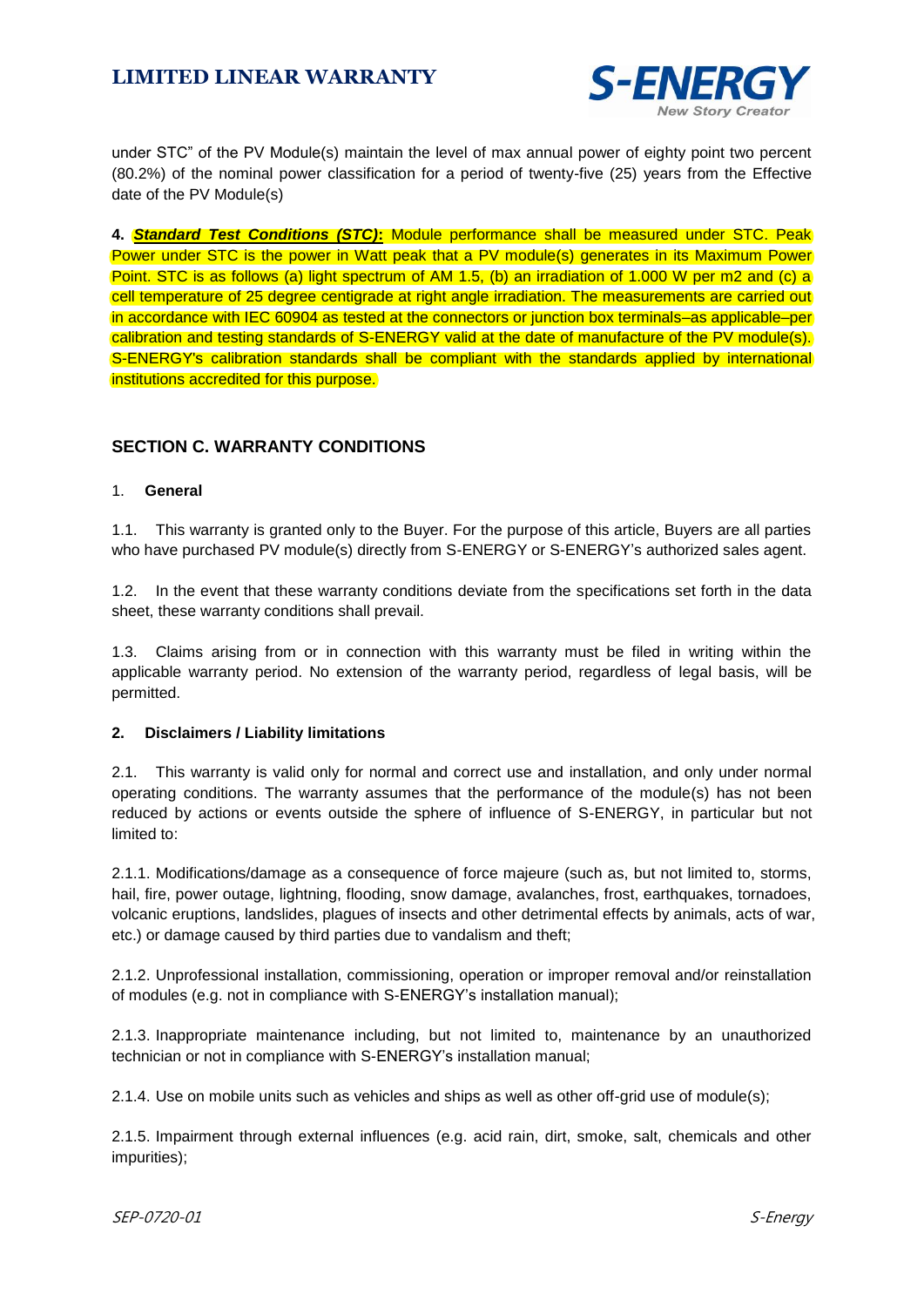

2.1.6. Interconnection with module(s) made by other manufacturers;

2.1.7. Defects of the system into which the module is integrated; and

2.1.8. Insufficient ventilation. In particular the maximum temperatures according to the installation manual may under no circumstances be exceeded.

2.2. Warranty claims will only be accepted if the module(s) have been used according to their intended purpose and do not exhibit any signs of excessive wear and tear or external damage not reconcilable with normal use.

2.3. The serial number and/or type label must not be damaged to identify that the subject products are identified as being manufactured by S-ENERGY. All installation and operating instructions must have been closely followed. Adherence to the safety and warning notes contained therein and the permissible installation and operating conditions specified on the data sheet is a prerequisite for the acceptance of warranty claims.

2.4. Claims under this warranty may be transferred or assigned to any third party under S-ENERGY's prior written consent.

2.5. Buyer may request to conduct relevant tests to prove whether any certain claim is eligible for coverage and whether any specified terms and conditions of the provision 2 and/or sub-provisions apply to the claim with prior written consent of S-ENERGY. If such test proves that the claim is favorable to Buyer, S-ENERGY shall bear the cost of such test. And if such test proves that the claim is favorable to S-ENERGY. Buyer shall bear the cost of such test. For the purpose of this provision, the test institution which would be appointed and conduct the test shall be among below institutions:

- **-** Fraunhofer ISE in Freiburg in Germany;
- **-** TÜ V Rheinland in Cologne in Germany;
- **-** ASU Arizona State University;
- TÜV Rheinland in Japan; or
- **-** KIER In Korea

2.6. S-ENERGY shall not be liable under any circumstance to any incidental, indirect, consequential or special damages, howsoever caused. Loss of use, loss of profits, loss of production, loss of revenues are therefore specifically but without limitation excluded. S-ENERGY's aggregate liability, if any, in damages or otherwise, shall not exceed the purchase value of the PV Module(s) as paid by the Buyer.

2.7. S-ENERGY shall undertake no responsibility for the quality of the goods except as otherwise provided in this limited warranty and the attached hereto.

#### 3. **Specific performance**

3.1 In case of an eligible warranty claim, S-ENERGY shall, at its sole discretion, replace the module(s) with a functional module(s) of the same type, remedy the defects of the PV Module(s) or refund the difference between the actual performance of the module(s) and the warranted performance based on the then current market price of the electricity. Should the type of module(s) no longer be produced at the time of the warranty claim, S-ENERGY shall put its reasonable efforts to supply another type of PV Module(s) (different size, shape, colour and/or capacity) which does not affect the performance of existing system. In case of replacement or remedy under the provision 3.1,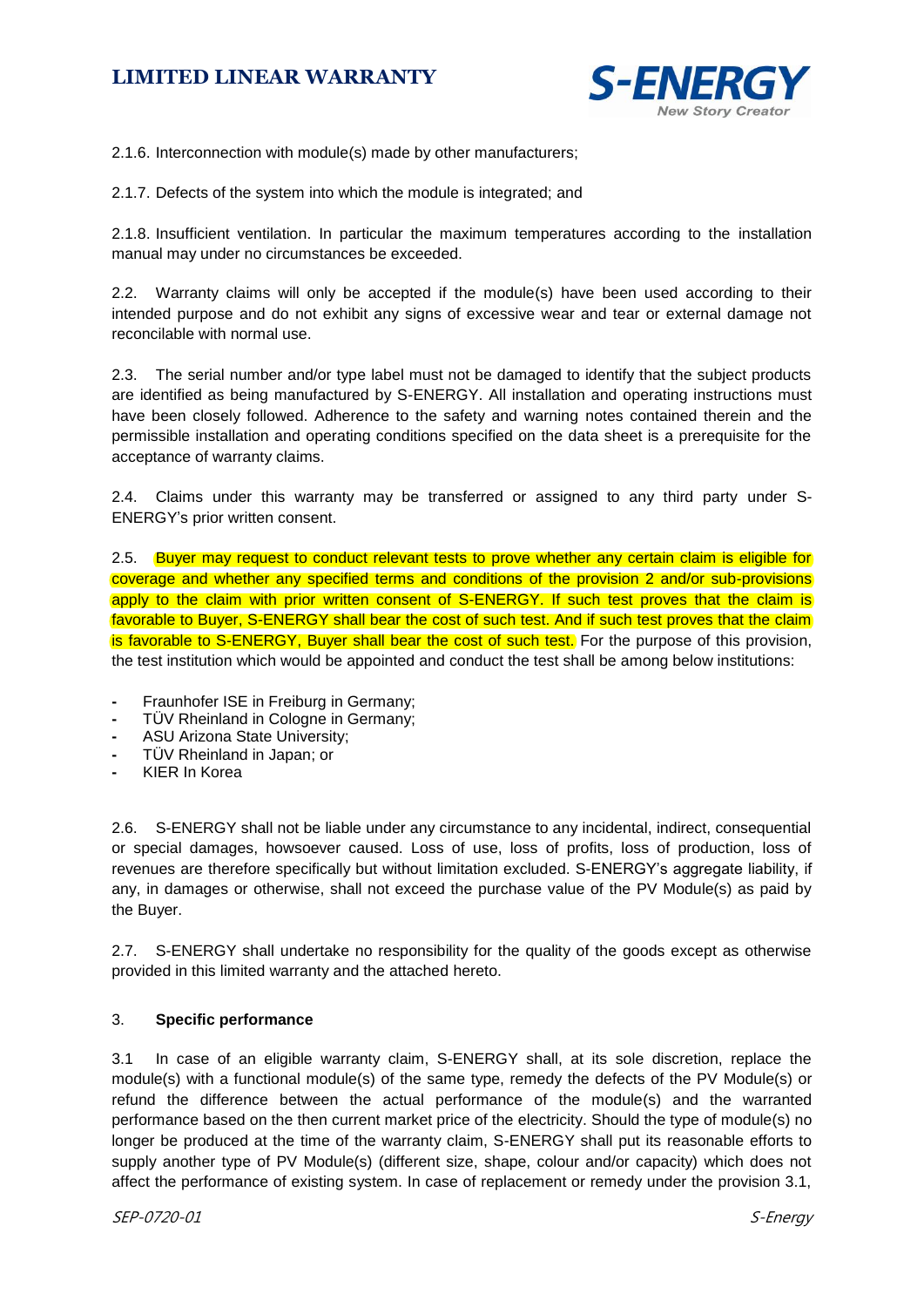

S-ENERGY shall bear the one-way ocean freight to the destination port.

3.2 No other claims shall be derived from this warranty.

3.3 For module(s) newly supplied or repaired, only the remaining time of the original warranty period shall apply.

#### 4. **Implementation/Enforcement of the performance warranty**

4.1 All warranty claims must be submitted in writing to:

#### **To: S-ENERGY Co., Ltd.**

3rd Fl., Miraeasset Tower, 685, Sampyeong-dong, Bundang-gu, Seongnam-si, Gyeonggi-do, KOREA Tel: +82 70 4339 7100, Fax: +82 70 4339 7199 E-Mail: as@s-energy.com, [inquiry@s-energy.com](mailto:inquiry@s-energy.com)

4.2 The prerequisite for the acceptance of warranty claims is submission of the A/S request form to S-ENERGY.

4.3 The Buyer must also submit proof that the module(s) performance has fallen below the minimum guaranteed by S-ENERGY. The Buyer must adhere to the test procedure authorized by S-ENERGY and submit the data converted to the standard test conditions while producing evidence that the performance has fallen below the guaranteed minimum performance. S-ENERGY reserves the right to verify the shortfall in performance. If the test body commissioned by S-ENERGY comes to the conclusion that the divergence is permissible or that no divergence exists, S-ENERGY shall be entitled to claim a refund of the performance test costs.

4.4 Claims arising out of or in connection with this warranty must be asserted within thirty (30) days after acknowledgement of the event giving rise to the claim. No consideration will be given to late complaints. The determining factor for compliance with the warranty time limit is timely receipt of notification.

4.5 The customer shall only be entitled to return module(s) with the prior written consent of S-ENERGY.

#### 5. **Disputes Resolution**

5.1 All legal disputes arising from this warranty shall be governed by the law of the Republic of Korea. The UN Sales Convention (CISG) and conflict of law rules do not apply.

5.2 Both parties shall make every effort to resolve any disputes arising from or in connection with this Warranty agreement by means of commercial arbitration.

5.3 Notwithstanding the provision 5.2, disputes related to technical issues (issues related to function or malfunction of the PV Module(s) or other related product(s)) shall be first submitted to nonbinding expert evaluation as provided provision 5.4.

5.4 The Technical Related Disputes shall be evaluated by an expert appointed by one of the following test institutions listed in provision 2.5. The appointed expert shall provide its expert opinion